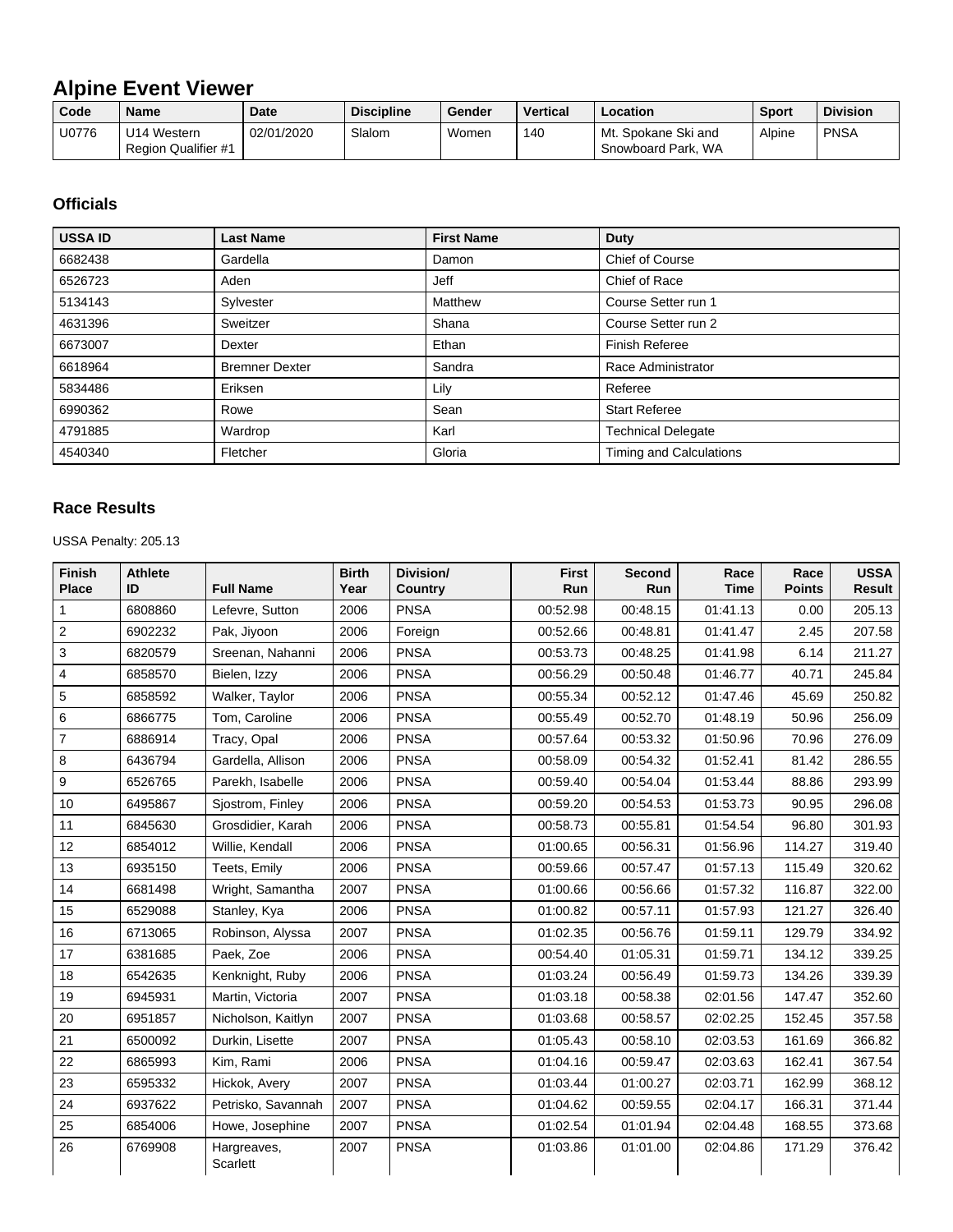| Finish<br><b>Place</b> | <b>Athlete</b><br>ID | <b>Full Name</b>        | <b>Birth</b><br>Year | Division/<br>Country | <b>First</b><br>Run | Second<br>Run | Race<br>Time | Race<br><b>Points</b> | <b>USSA</b><br>Result |
|------------------------|----------------------|-------------------------|----------------------|----------------------|---------------------|---------------|--------------|-----------------------|-----------------------|
| 27                     | 6603723              | Zuhorski,               | 2006                 | <b>PNSA</b>          | 01:04.28            | 01:00.59      | 02:04.87     | 171.37                | 376.50                |
|                        |                      | Francesca               |                      |                      |                     |               |              |                       |                       |
| 28                     | 6799000              | Vincent, Stella         | 2007                 | <b>PNSA</b>          | 01:04.37            | 01:01.23      | 02:05.60     | 176.64                | 381.77                |
| 29                     | 6601982              | Schiene, Annie          | 2007                 | <b>PNSA</b>          | 01:05.14            | 01:00.56      | 02:05.70     | 177.36                | 382.49                |
| 30                     | 6984301              | Doden, Quincy           | 2007                 | <b>PNSA</b>          | 01:04.82            | 01:01.02      | 02:05.84     | 178.37                | 383.50                |
| 31                     | 6852846              | Szabadi, Zia            | 2007                 | <b>PNSA</b>          | 01:06.38            | 00:59.61      | 02:05.99     | 179.45                | 384.58                |
| 32                     | 6769754              | McMahon, Kaylin         | 2006                 | <b>PNSA</b>          | 00:58.54            | 01:08.45      | 02:06.99     | 186.67                | 391.80                |
| 33                     | 6949541              | Glaser, Ava             | 2007                 | <b>PNSA</b>          | 01:06.25            | 01:00.85      | 02:07.10     | 187.46                | 392.59                |
| 34                     | 6855488              | Phillippi, Eva          | 2007                 | <b>PNSA</b>          | 01:08.15            | 01:01.15      | 02:09.30     | 203.34                | 408.47                |
| 35                     | 6614314              | Boyum, Hannah           | 2007                 | <b>PNSA</b>          | 01:06.12            | 01:03.53      | 02:09.65     | 205.87                | 411.00                |
| 36                     | 6942256              | Zak-Apperson,<br>Skylar | 2007                 | <b>PNSA</b>          | 01:06.87            | 01:03.07      | 02:09.94     | 207.96                | 413.09                |
| 36                     | 6969783              | Hunter, Maya            | 2006                 | <b>PNSA</b>          | 01:04.58            | 01:05.36      | 02:09.94     | 207.96                | 413.09                |
| 38                     | 6687537              | Talbot, Madalyn         | 2007                 | <b>PNSA</b>          | 01:07.04            | 01:03.25      | 02:10.29     | 210.49                | 415.62                |
| 39                     | 6787749              | Gounaris, Melina        | 2006                 | <b>PNSA</b>          | 01:06.69            | 01:05.03      | 02:11.72     | 220.81                | 425.94                |
| 40                     | 6825185              | Le Mouel, Zoe           | 2007                 | <b>PNSA</b>          | 01:09.07            | 01:02.81      | 02:11.88     | 221.97                | 427.10                |
| 41                     | 6550447              | Bigatel, Haven          | 2007                 | <b>PNSA</b>          | 01:06.11            | 01:05.88      | 02:11.99     | 222.76                | 427.89                |
| 42                     | 6837367              | Stiller, Hannah         | 2007                 | <b>PNSA</b>          | 01:13.31            | 00:59.08      | 02:12.39     | 225.65                | 430.78                |
| 43                     | 6473763              | Falter, Sophia          | 2007                 | <b>PNSA</b>          | 01:12.18            | 01:02.23      | 02:14.41     | 240.23                | 445.36                |
| 44                     | 6585826              | Morgen, Mia             | 2007                 | <b>PNSA</b>          | 01:09.77            | 01:05.56      | 02:15.33     | 246.87                | 452.00                |
| 45                     | 6880009              | Diblasi, Sophia         | 2006                 | <b>PNSA</b>          | 01:12.18            | 01:05.90      | 02:18.08     | 266.72                | 471.85                |
| 46                     | 6855415              | McAuley, Katie          | 2007                 | <b>PNSA</b>          | 01:11.38            | 01:07.62      | 02:19.00     | 273.36                | 478.49                |
| 47                     | 6676033              | Trulson, Ellie          | 2007                 | <b>PNSA</b>          | 01:11.45            | 01:08.04      | 02:19.49     | 276.90                | 482.03                |
| 48                     | 6795142              | Kownas, Clara           | 2007                 | <b>PNSA</b>          | 01:11.33            | 01:08.63      | 02:19.96     | 280.29                | 485.42                |
| 49                     | 6476435              | Hovey, Lakota           | 2006                 | Intermountain        | 01:13.85            | 01:06.82      | 02:20.67     | 285.42                | 490.55                |
| 50                     | 6853301              | Davidson, Izabella      | 2006                 | <b>PNSA</b>          | 01:19.28            | 01:15.52      | 02:34.80     | 387.41                | 592.54                |
| 51                     | 6981041              | Honchar, Hanna          | 2007                 | Foreign              | 01:22.73            | 01:15.46      | 02:38.19     | 411.88                | 617.01                |
| DNF1                   | 6961590              | Xu, Zhen                | 2006                 | Foreign              |                     | 01:09.11      |              | 990.00                |                       |
| DNF1                   | 7008689              | Yuan, Isabelle          | 2006                 | <b>PNSA</b>          |                     | 01:09.48      |              | 990.00                |                       |
| DNF1                   | 6818480              | Maccabee, Teryn         | 2006                 | <b>PNSA</b>          |                     |               |              | 990.00                |                       |
| DNF1                   | 6672572              | Hallett, Hailey         | 2006                 | <b>PNSA</b>          |                     | 02:09.73      |              | 990.00                |                       |
| DNF <sub>2</sub>       | 6596600              | Prosser, Phyllis        | 2007                 | <b>PNSA</b>          | 01:02.77            |               |              | 990.00                |                       |
| DNF <sub>2</sub>       | 6537466              | Tucker, Karman          | 2006                 | <b>PNSA</b>          | 01:07.93            |               |              | 990.00                |                       |
| DNF <sub>2</sub>       | 6847265              | Mccourtie, Sasha        | 2006                 | <b>PNSA</b>          | 00:56.11            |               |              | 990.00                |                       |
| DNF <sub>2</sub>       | 6982186              | Fagan, Abigail          | 2007                 | <b>PNSA</b>          | 01:08.77            |               |              | 990.00                |                       |
| DNS1                   | 6854261              | Leahy, Quinn            | 2006                 | <b>PNSA</b>          |                     |               |              | 990.00                |                       |
| DNS1                   | 6770112              | Hammil, Maren           | 2007                 | <b>PNSA</b>          |                     |               |              | 990.00                |                       |
| DNS <sub>1</sub>       | 6777739              | Smith, Bella            | 2006                 | <b>PNSA</b>          |                     |               |              | 990.00                |                       |
| DNS <sub>2</sub>       | 6858914              | Cauble, Romi            | 2006                 | <b>PNSA</b>          | 00:59.60            |               |              | 990.00                |                       |
| DSQ1                   | 6855420              | Peicu, Mara             | 2007                 | <b>PNSA</b>          |                     |               |              | 990.00                |                       |
| DSQ1                   | 6899511              | Jones, Cecelia          | 2007                 | <b>PNSA</b>          |                     | 01:05.86      |              | 990.00                |                       |
| DSQ1                   | 6853575              | Peterson, Danielle      | 2007                 | <b>PNSA</b>          |                     | 00:58.75      |              | 990.00                |                       |
| DSQ1                   | 6851453              | Snyder, Clairese        | 2007                 | <b>PNSA</b>          |                     |               |              | 990.00                |                       |
| DSQ1                   | 6435392              | Dennehy, Quinn          | 2006                 | <b>PNSA</b>          |                     | 00:52.55      |              | 990.00                |                       |
| DSQ1                   | 6527204              | Kettrick, Lucille       | 2006                 | <b>PNSA</b>          |                     | 00:56.13      |              | 990.00                |                       |
| DSQ1                   | 6546287              | Miller, Paige           | 2006                 | <b>PNSA</b>          |                     | 01:01.25      |              | 990.00                |                       |
| DSQ1                   | 6492219              | Manke, Brynn            | 2006                 | <b>PNSA</b>          |                     | 01:04.14      |              | 990.00                |                       |
| DSQ1                   | 6436968              | Anyan, Ava              | 2006                 | <b>PNSA</b>          |                     | 00:56.57      |              | 990.00                |                       |
| DSQ1                   | 6947664              | Harris, Addyson         | 2006                 | <b>PNSA</b>          |                     | 01:04.20      |              | 990.00                |                       |
| DSQ1                   | 6986437              | Hamm, Elsa              | 2007                 | <b>PNSA</b>          |                     | 01:18.04      |              | 990.00                |                       |
| DSQ <sub>2</sub>       | 6955386              | Tomlisson, Sophia       | 2006                 | <b>PNSA</b>          | 01:04.13            |               |              | 990.00                |                       |